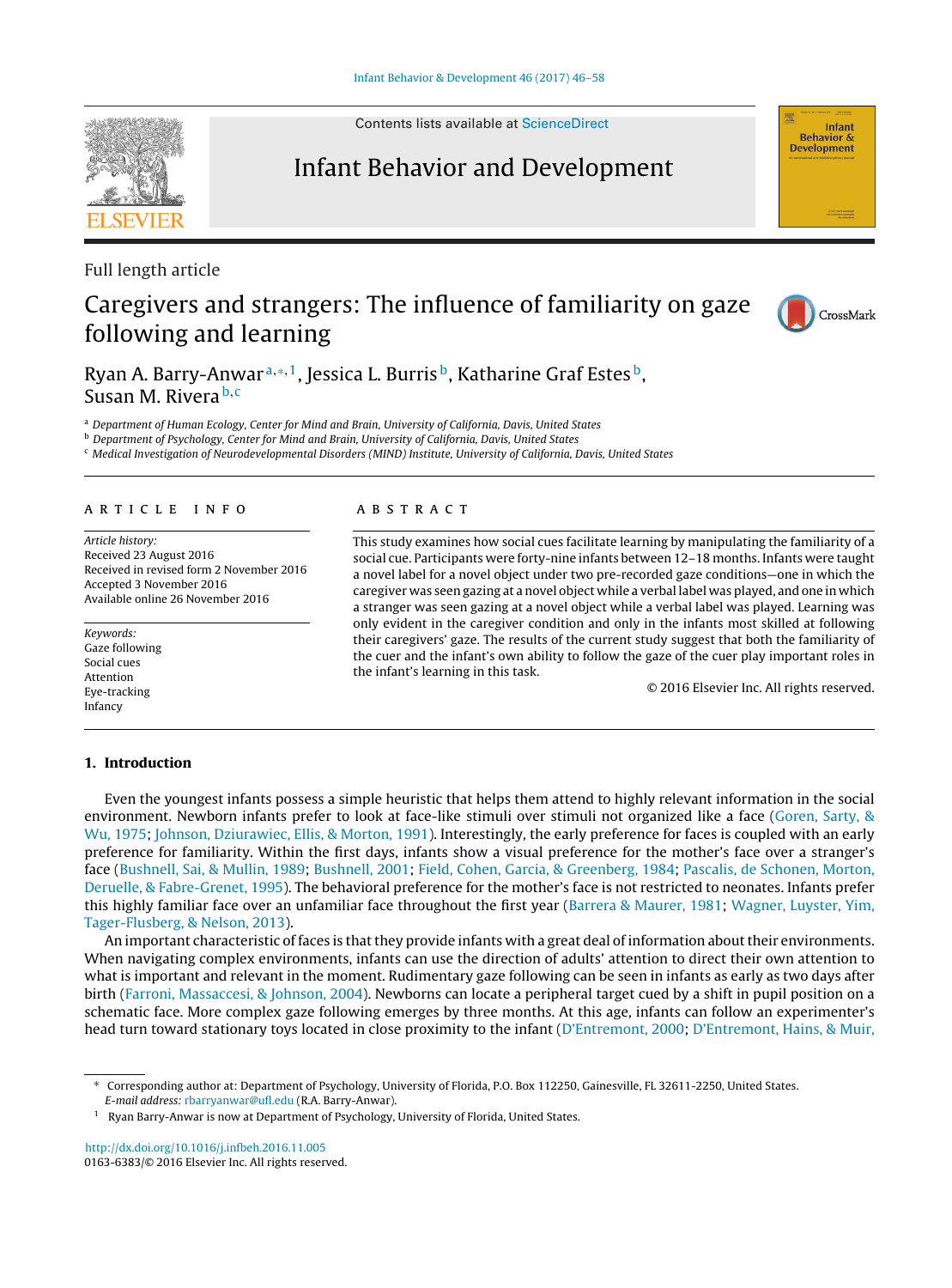[1997\).](#page-11-0) By the end of the first year, infants can localize the specific target of an adult's gaze in the presence of multiple potential targets [\(Butterworth](#page-11-0) [&](#page-11-0) [Jarrett,](#page-11-0) [1991\).](#page-11-0) This has also been seen when following an adult's gaze on a screen ([Von](#page-12-0) [Hofsten,](#page-12-0) [Dahlstrom,](#page-12-0) [&](#page-12-0) [Fredriksson,](#page-12-0) [2005\),](#page-12-0) suggesting that an infant does not need to interact with the attention-director directly in order to follow her gaze. By 18 months, infants' localization abilities improve to the point that they can even follow an adult's gaze to a target located out of their own line of sight [\(Butterworth](#page-11-0) [&](#page-11-0) [Jarrett,](#page-11-0) [1991\).](#page-11-0)

When an infant follows an adult's gaze toward an object or event in the environment, it presents an opportunity to then learn. By twelve months, infants can use the direction of an adult's gaze to associate a label with the correct object [\(Hollich](#page-12-0) et [al.,](#page-12-0) [2000\).](#page-12-0) Their abilities become more sophisticated over the second year, and by 24 months, infants can map a label onto an object indicated by an adult's gaze cue even when perceptual salience cues (such as bright color or object movement) draw attention to a different object [\(Hollich](#page-12-0) et [al.,](#page-12-0) [2000;](#page-12-0) [Moore,](#page-12-0) [Angelopoulos,](#page-12-0) [&](#page-12-0) [Bennett,](#page-12-0) [1999\).](#page-12-0) Furthermore, there is evidence that early joint attention ability predicts later language ability [\(Brooks](#page-11-0) [&](#page-11-0) [Meltzoff,](#page-11-0) [2005;](#page-11-0) [Carpenter,](#page-11-0) [Nagell,](#page-11-0) [Tomasello,](#page-11-0) [Butterworth,](#page-11-0) [&](#page-11-0) [Moore,](#page-11-0) [1998;](#page-11-0) [Morales](#page-12-0) et [al.,](#page-12-0) [2000\),](#page-12-0) raising the possibility that better use of social cues allows for more learning in an inherently social world. Experimental evidence of this is rare and primarily exists in the form of demonstrations that infants learn best when social cues (including gaze cues) are available rather than unavailable (e.g., [Baldwin](#page-11-0) et [al.,](#page-11-0) [1996;](#page-11-0) [Bannard](#page-11-0) [&](#page-11-0) [Tomasello,](#page-11-0) [2012\).](#page-11-0) [Hirotani,](#page-11-0) [Stets,](#page-11-0) [Striano,](#page-11-0) [&](#page-11-0) [Friederici](#page-11-0) [\(2009\)](#page-11-0) even found that learning of novel label/object associations was enhanced in 18–21 month olds when the words were taught in a joint attention context (defined as the experimenter establishing eye contact and using positive facial and vocal expressions) compared to a non-joint attention context (defined as the experimenter looking to the infant's chest and using neutral facial and vocal expressions). What is not yet clear is how an infant's ability to use gaze cues relates to how well they learn from those cues. Examining the relationship between attention to and learning from a cue, such as the direction of another's gaze, can allow for a better understanding of how attention and learning work together in an infant's daily life.

It is clear from research with very young infants that a preference for familiar faces (mothers) emerges early in life and persists throughout the first year of life ([Barrera](#page-11-0) [&](#page-11-0) [Maurer,](#page-11-0) [1981;](#page-11-0) [Wagner](#page-11-0) et [al.,](#page-11-0) [2013\),](#page-11-0) but we do not yet know how familiarity with a face affects the ability to use gaze cues during learning. Because of the sheer volume of time infants spend with their caregivers, it is likely that they see these familiar faces performing common actions (e.g., show a fearful expression or look towards objects) more frequently than they see unfamiliar faces performing the same actions. The preference for familiar faces reported during the first year, therefore, may extend to actions that those faces perform. Furthermore, infants may process information provided by familiar faces differently than information provided by unfamiliar faces. Little research has examined how infants differentially use information they garner from familiar and unfamiliar agents in their environments. Investigating processing of information from familiar and unfamiliar agents is necessary to elucidate the impact that familiarity has on infants' learning about the surrounding environment.

Hoehl, Wahl, Michel, and Striano (2012) conducted a study that investigated how young infants differentially use information provided by familiar and unfamiliar agents in their environments. Four-month-old infants viewed photographs of their own caregiver and a stranger looking toward or away from a novel object. They were then shown the object on the screen alone. Electrophysiological evidence (ERP responses) suggests that objects the parent gazed away from required additional encoding (indexed by a greater positive slow wave response) than objects gaze-cued by the parent. There were no differences in the positive slow wave for the objects from which the stranger looked toward or away. The results suggest that the familiarity of the parent's face allowed for more thorough processing on trials during which the parent's gaze cued the object. [Hoehl,](#page-12-0) [Wahl,](#page-12-0) [Michel,](#page-12-0) [and](#page-12-0) [Striano](#page-12-0) [\(2012\)](#page-12-0) suggested that the extensive experience infants have with their caregivers, in comparison to unfamiliar adults, allows the infants to more quickly encode the caregiver's face and then use that face to guide attention and process the objects. It was suggested that the more rapid identification and encoding of the face had the potential to facilitate the processes that happen subsequent to face encoding.

Only one study has directly compared how the identity of the person directing attention affects gaze following. [Gredebäck,](#page-11-0) [Fikee,](#page-11-0) [and](#page-11-0) [Melinder](#page-11-0) [\(2010\)](#page-11-0) tested infants at two, four, six, and eight months. In the task, infants watched either their own mother or a stranger gaze toward one of two toys on a tabletop in front of the child. At six months, infants who watched a stranger exhibited more gaze following than infants who watched their own mothers. The authors suggest that the infants were more interested in the stranger, and this led them to follow gaze more in this condition. The results from Gredebäck et al. suggest young infants' preference for following the gaze of unfamiliar adults, which conflicts with the explanation provided by [Hoehl](#page-12-0) et [al.](#page-12-0) [\(2012\).](#page-12-0)

[Hoehl](#page-12-0) et [al.'s](#page-12-0) [\(2012\)](#page-12-0) findings suggest that following the caregiver's gaze may be better for learning about objects, while paradoxically, the results of [Gredebäck](#page-11-0) et [al.'s](#page-11-0) [experiment](#page-11-0) [\(2010\)](#page-11-0) suggest that infants prefer to follow the gaze of a stranger. Itis not clear why the experiments present conflicting findings, however itis importantto consider thatthe two experiments used different tasks and methods. Hoehl et al.'s experiment was conducted on a screen and responses were measured via ERP. Gredebäck et al.'s experiment was conducted live and responses were measured via eye tracking. This discrepancy in the literature represents a barrier to understanding the role that familiarity has on infant learning. To address this paradox in the literature, the current study examines both how infants use gaze cues from familiar and unfamiliar people and, within the same experiment, how those patterns of responding to gaze differentially affect learning.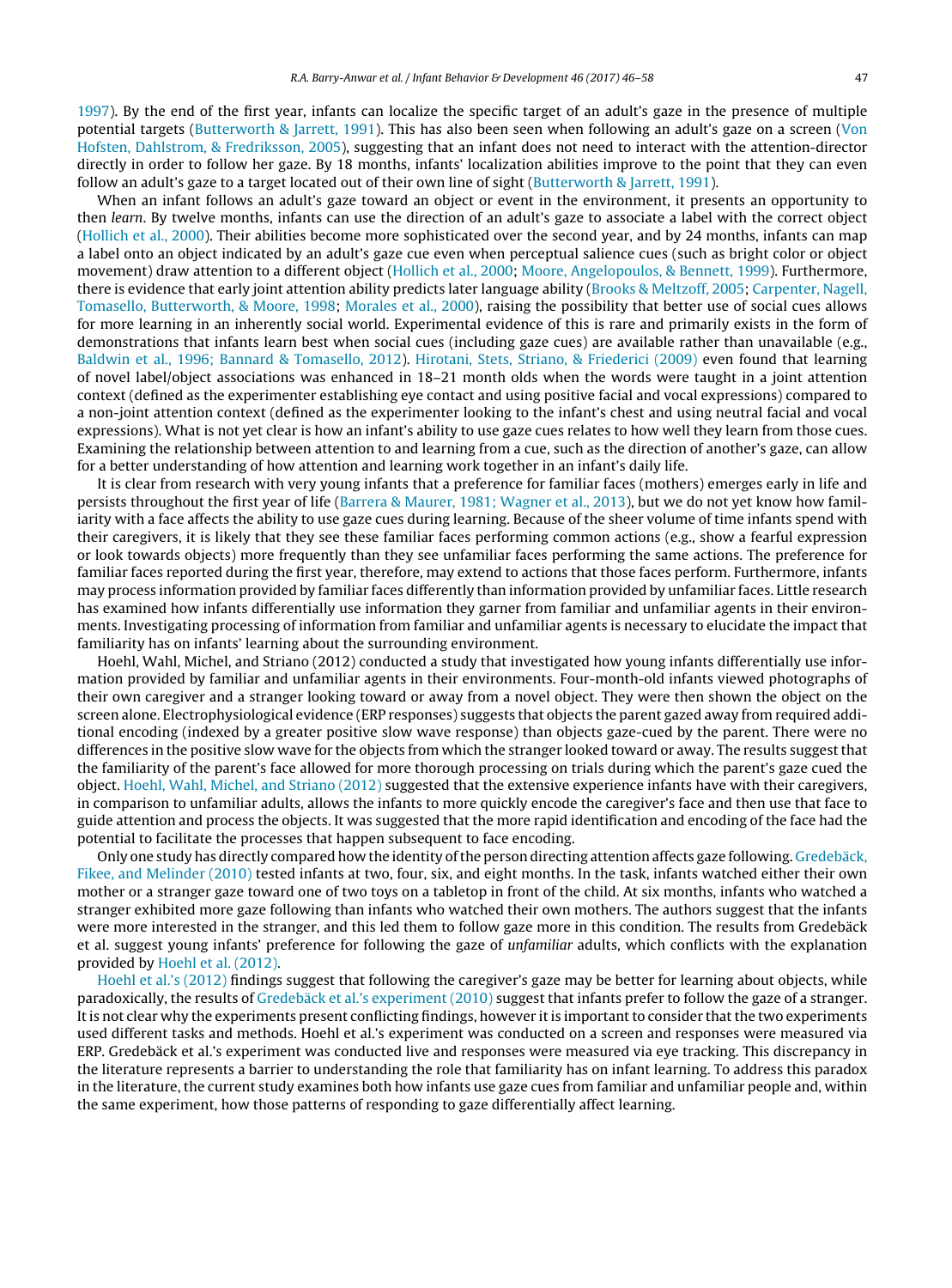# 1.1. The current experiment

In the present study, we examined the relationship between word learning and gaze following from a familiar and an unfamiliar person.We used a word learning task because there are several longitudinal studies thathave showna relationship between early gaze following abilities and vocabulary comprehension or production ([Brooks](#page-11-0) [&](#page-11-0) [Meltzoff,](#page-11-0) [2005;](#page-11-0) [Carpenter](#page-11-0) et [al.,](#page-11-0) [1998;](#page-11-0) [Morales](#page-11-0) et [al.,](#page-11-0) [2000\).](#page-11-0) Infants 12–18 months of age were presented with a novel label for a novel object from both the direction of a familiar agent's gaze (i.e., the caregiver) and that of an unfamiliar adult. The infants tested in the current study were older than those previously studied by either [Gredebäck](#page-11-0) et [al.](#page-11-0) [\(2010\)](#page-11-0) or [Hoehl](#page-12-0) et [al.](#page-12-0) [\(2012\)](#page-12-0) because the task is more difficult than simply processing the surface characteristics of a novel object (like the task presented by [Hoehl](#page-12-0) et [al.,](#page-12-0) [2012\).](#page-12-0) However, the labeling task is ideal for examining the relationship between gaze following and word learning. Further, in the second year of life, infants have ample experience with adults directing their attention to the most relevant information in the environment, and most of this experience is likely to come from their caregivers.

In the current study, we asked three questions:(1) Does infants' familiarity with the caregiver foster better gaze following compared to responding to strangers' gaze cues? (2) Does infants' extensive experience with caregivers promote more efficient learning compared to learning from strangers? (3) How does familiarity interact with an infant's gaze following ability to predict label learning within a task?

We predicted that infants would more reliably follow the gaze of a caregiver than the gaze of a stranger. Infants have rich prior experience with caregivers' gaze as a useful source of information and are likely to interpret it rapidly. Alternatively, infants at 12–18 months of age may be so efficient at gaze following that the identity of the gaze cuer does not affect infants' gaze following.

We also predicted that infants would be more likely to learn a label when using the gaze direction of their caregiver to direct their attention than when using the gaze direction of a stranger. If infants more reliably use their caregivers' gaze to guide attention than the gaze of a stranger, then they should also process the information to which they are being directed more efficiently. The broad experience infants have with their caregivers directing attention should make it easier for infants to interpret and use the caregivers' gaze cues for learning in comparison to a stranger's gaze cues.

## **2. Method**

#### 2.1. Participants

Forty-nine full-term monolingual infants (28 female) between the ages of 12–18 months (mean age = 15 months 26 days; age range = 12 months 11 days to 18 months 29 days) comprised the final sample. Thirty-eight of the infants were Caucasian, 1 was Asian, and 10 were more than one race. All of the infants' mothers had graduated from high school. Seventy-three percent of the mothers had earned at least a bachelor's degree. An additional 22 infants were tested but excluded from the final sample due to fussiness (8), failure to complete the minimum requirement of 2 valid test trials per condition (4), or because the parent recordings did not meet criteria (10; described below). The mean age of the infants excluded from the final sample did not differ significantly from the included infants (15 months 22 days,  $t(40) = 0.29$ ,  $p = 0.77$ ,  $d = 0.08$ ). Infants were recruited through letters to families in the surrounding area and given a book for participating. The Institutional Review Board approved the experimental protocol, and informed consent was obtained from a parent of each infant.

#### 2.2. Apparatus

Stimuli were presented on a 17-in. Tobii 1750 LCD binocular eye tracker (1280  $\times$  1024 pixels resolution) to record infants' fixations during the task. Eye tracking data were collected at a sample rate of 50 Hz. The average accuracy of the recorded eye coordinates was about 0.5◦, which is approximately 0.5 cm at a viewing distance of 60 cm. The average accuracy in timing was 25–35 ms. Drifts are compensated with an average error of 0.5°. When one eye could not be measured, data from the other eye were used to determine the gaze coordinates. The recovery time to full tracking ability after an offset was about 100 ms. Stimuli were displayed using the [E-Prime](#page-11-0) [software](#page-11-0) [\(Psychology](#page-11-0) [Software](#page-11-0) [Tools,](#page-11-0) [Pittsburgh,](#page-11-0) [PA\),](#page-11-0) and sounds were presented through external speakers.

## 2.3. Procedure

We used a within-subjects design. Infants were presented with two novel object labels. Infants were taught a novel label for a novel object under two pre-recorded gaze conditions—one in which the caregiver was seen gazing at a novel object while a verbal label was played, and one in which a stranger was seen gazing at a novel object while a verbal label was played. Importantly, the stranger used for each participant was another child's caregiver that had previously participated in the study. Therefore, the term "stranger" is relative to the particular infant watching the video. Recorded participants were matched only on the presence of glasses and the gender of the caregiver present (43 mothers and 6 fathers). Nearly all caregivers served as a stranger for another baby. However, some parents did not consent to use their video for another participant.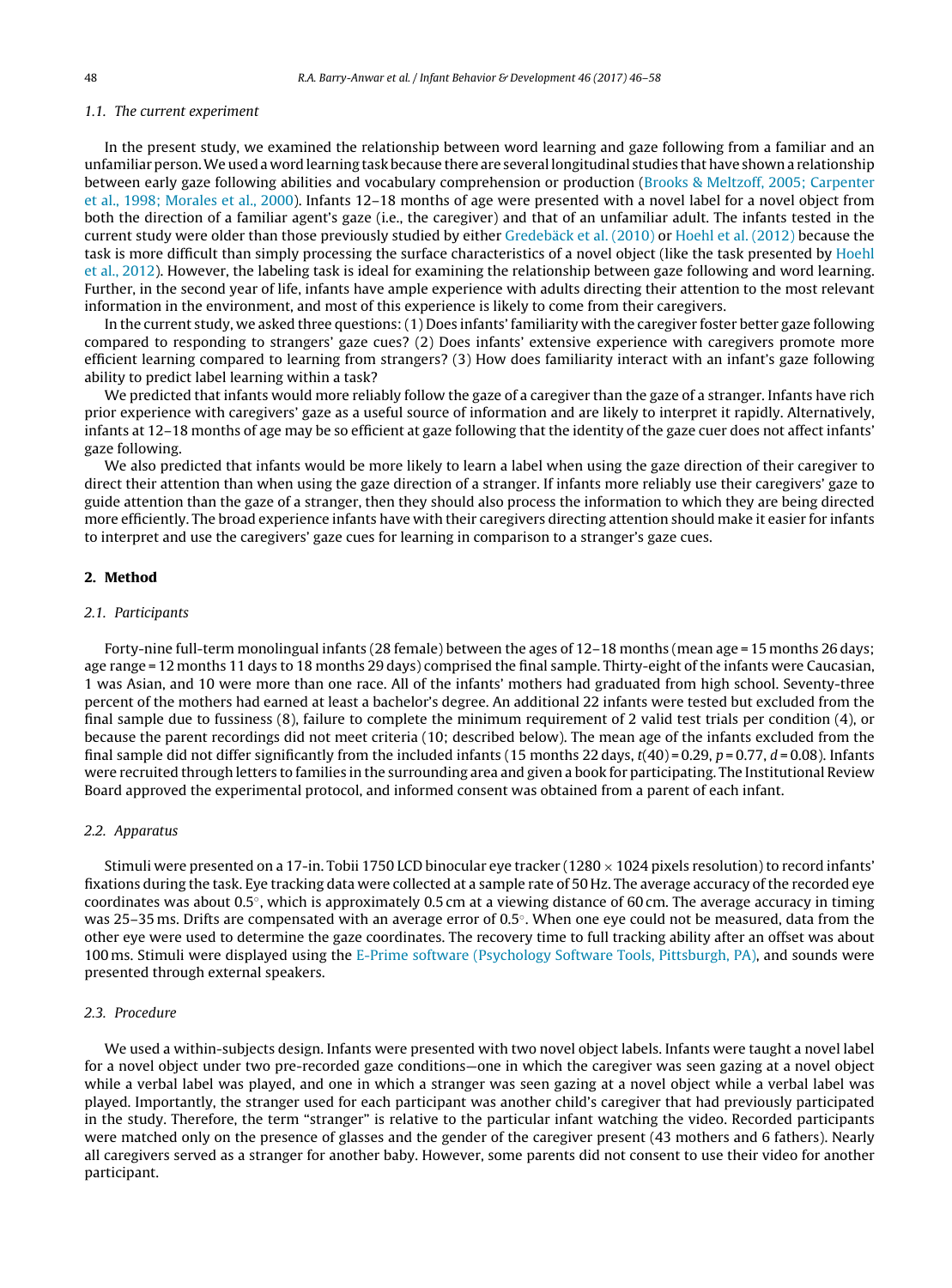<span id="page-3-0"></span>

**Fig. 1.** Example stimuli.

# 2.4. Stimuli

#### 2.4.1. Caregiver/director videos

Prior to eyetracking, the infant's caregiver was seated in front of a black background and a black cloth was placed over his/her shoulders to conceal his/her clothing. If the parent had long hair, he/she was instructed to push it behind his/her shoulders. The parent's hands were positioned in a fixed location, outside the camera's range, to the immediate left and right side of his/her body with elbows tucked in at the waist. The recording began with the caregiver looking forward and smiling into the camera, which was approximately three feet in front of him/her. The parent was then instructed to smile, turn and gaze toward his/her left hand, remain there for four seconds, and then turn back to the center and look into the camera. This procedure was repeated with a right head turn. Multiple videos were taken when necessary in order to ensure an accurate video of the caregiver's head turning to view something on the left and right side of his/her body (see Fig. 1).

#### 2.4.2. Eyetracking videos

For all eyetracking trials, infants saw a pair of two novel objects, one object in each bottom corner of the screen, as shown in Fig. 1. There were four possible objects used. Each object was a minimum of  $6 \times 10.5$  cm (subtending  $5.73 \times 10$ <sup>°</sup> visual angle). Any of the objects could be paired with any of the other objects, and all infants saw all four objects. Object pairs were assigned to infants randomly. Pairs were counterbalanced between infants. Within infants, however, objects always remained in their assigned pairs. All stimuli were against a black background.

2.4.2.1. Training trials. For the training trials, infants saw two of the novel objects on the screen alone for 1500 ms, accompanied by the word "Look!" played through the speakers. Then a centrally located video appeared of a person (the director; i.e., their caregiver or a stranger) who smiled, looked straight ahead, and then turned her head toward one of two novel objects (the target) at the bottom corners of the screen. She remained looking at the target until the labeling was complete. She then turned her head back to the center and the trial ended. The director videos were approximately  $8 \times 11$  cm, and they subtended approximately  $7.63 \times 10.48°$  visual angle. The objects remained on the screen throughout the duration of the trial (8500 ms), and the video of the director was present for 7000 ms. Importantly, only the target object of each pair was ever looked at and labeled.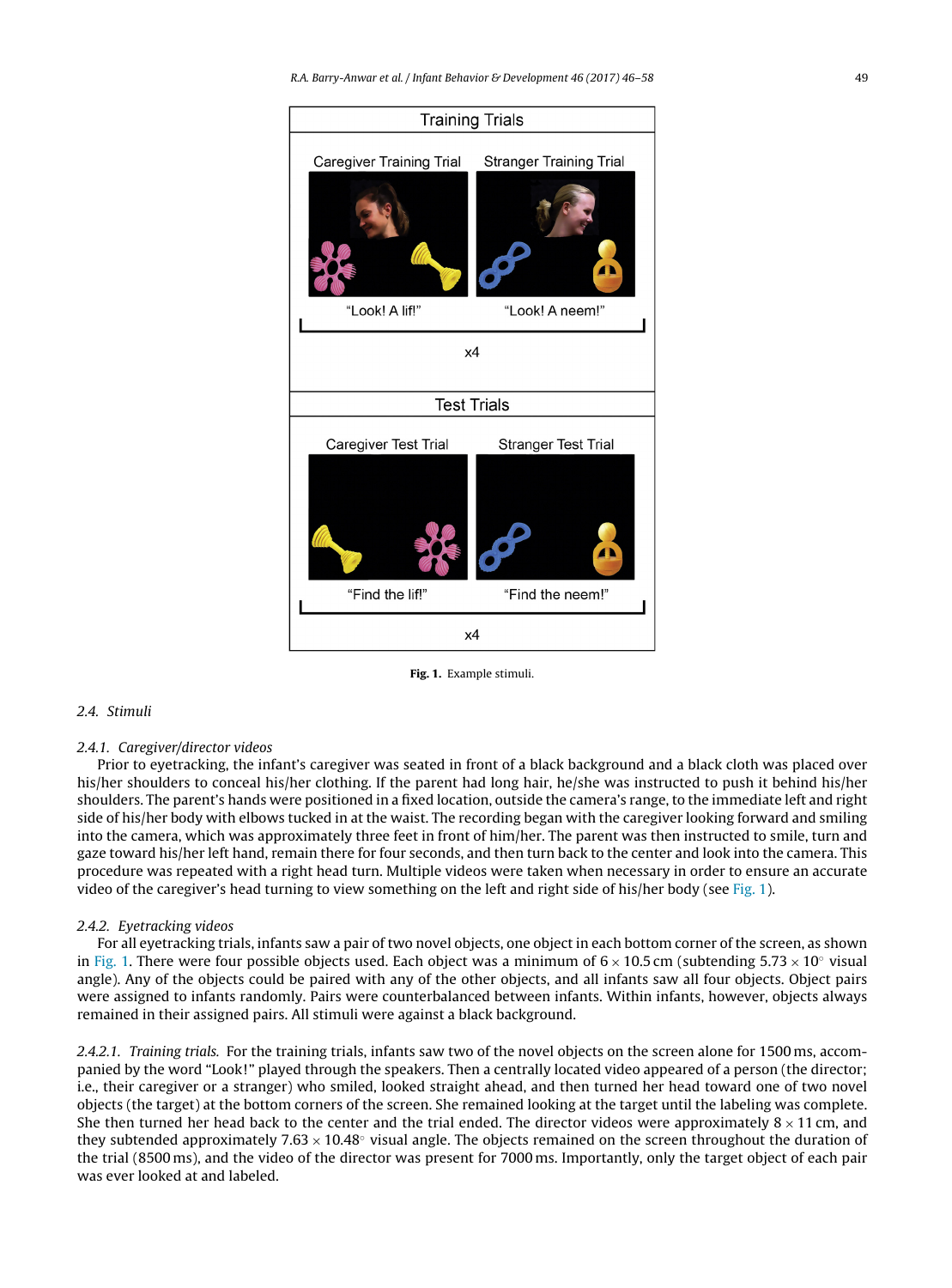While the initial head turn was being completed, an audio track played from the speakers. The infant heard the label twice during each trial (e.g., "Look! A lif! It's a lif!"). Each labeling passage lasted approximately 2500 ms. There were two labels ("lif" and "neem"), and they were randomized between participants so that for half of the infants, the caregiver was paired with the label "lif" and the stranger with the label "neem," and vice versa for the other half. Therefore, the caregiver and stranger did not produce the labels. They simply directed attention to the object while a novel label was presented. The label presentations were kept consistent across caregiver/stranger conditions to allow us to determine if it was the gaze cues of the caregiver and stranger (and not the variations in labeling) that were responsible for the predicted differences in attention and learning. The same audio track was played for all infants. A female with a local American accent recorded the track using infant-directed speech.

There were eight training trials: four caregiver trials and four stranger trials. The order of caregiver and stranger trials was randomized with the constraint that the same type of trial could not appear more than twice sequentially. The target side was also randomized within participants such that each object appeared equally on the left and right.

2.4.2.2. Test trials. Following the training trials, infants watched eight test trials: four test trials showing the objects trained by the caregiver and four test trials showing the objects trained by the stranger. Again, the order of trials was randomized with the constraint that the same type of trial could not appear more than twice sequentially. The target side was again randomized within participants. The infant heard a prompt (e.g., "Find the lif/neem") while only the two objects were on the screen without a director present. Each test trial lasted 6000 ms. The objects appeared at the start of the trial along with a single "Look!" followed by 2000 ms of silence and then the prompt to find the object.

Eight training trials followed by eight test trials made up a single block (see [Fig.](#page-3-0) 1). Two blocks were presented. However, an infant did not need to complete two blocks to be included in the analysis.

# 2.5. Data preparation

#### 2.5.1. Training phase

Gaze Replay movies were exported from Tobii Studio. These movies include the location of the infant's gaze pattern overlaid onto the video the infant watched. The movies were coded frame-by-frame using Datavyu software [\(Datavyu](#page-11-0) [Team,](#page-11-0) [2014\).](#page-11-0) Only videos in which the director (caregiver or stranger) looked directly ahead for at least 300 ms before gaze cueing were included in the final analysis because eye contact has been found to enhance gaze following [\(de](#page-11-0) [Bordes,](#page-11-0) [Cox,](#page-11-0) [Hasselman,](#page-11-0) [&](#page-11-0) [Cillessen,](#page-11-0) [2013;](#page-11-0) [Senju](#page-12-0) [&](#page-12-0) [Csibra,](#page-12-0) [2008\).](#page-12-0) A value of 300 ms was chosen because this is the minimum length of time an infant would need to be able to plan a saccade to the director's face after noticing the appearance of a face ([Haith,](#page-11-0) [Wentworth,](#page-11-0) [&](#page-11-0) [Canfield,](#page-11-0) [1993\).](#page-11-0) Further, only trials during which the infant fixated on the director's face during the head turn were included in the final analysis because the head turn motion enhances gaze following [\(Deak,](#page-11-0) [Flom,](#page-11-0) [&](#page-11-0) [Pick,](#page-11-0) [2000;](#page-11-0) [Moore,](#page-12-0) [Angelopoulos,](#page-12-0) [&](#page-12-0) [Bennett,](#page-12-0) [1997\).](#page-12-0)

The first author coded all of the videos. The coder was blind to the identity of the directors while coding. Two types of events were coded: director's behavior (onset and offsets of head turns) and infant's eye gaze (looks to the target object, looks to the distractor object, and looks to the director). The onset of a head turn was defined as the point at which the head began to rotate in the direction of the target object. The offset of a head turn was defined as the point at which the head began to rotate back toward the center. This onset and offset time allowed for the trial to be divided into three distinct phases: pre-cueing (the time before the head turn was initiated), cueing (the time from when the head turn was initiated until the director began returning to the center), and post-cueing (the time after the director began returning to the center).

For infants' looks to the target and distractor objects, we coded the onset and offset time of the infants' gaze, the previous gaze location (target object, distractor object, director, or unknown), and the phase in which the look occurred (pre-cueing, cueing, or post-cueing). For looks to the director, we coded the onset and offset time of the infants' gaze and the previous gaze location (target object, distractor object, or unknown). The phase was not included for looks to the director because infants often continued to look to the director during phase transitions.

A gaze shift was defined as a shift from the director's face to an object during the cueing phase (as in [Gredebäck](#page-11-0) et [al.,](#page-11-0) [2010\).](#page-11-0) The proportion of accurate gaze shifts (including all gaze shifts within each trial) was calculated as the number of accurate shifts (shifts to the target object) divided by the total number of accurate and inaccurate shifts (shifts to the distractor object). Data were averaged across trials to create a single accuracy score for each condition for each infant.

Latency of the first face to object gaze shift is also reported. Latency was calculated by subtracting the time when the infant first fixates on the director's face during the cueing phase from the time when the infant first fixates on the target object (following the initial fixation on the director's face). Data were averaged across trials to create a single latency value for each condition for each infant.

2.5.1.1. Reliability coding. A second coder (who was blind to study hypotheses and the identity of the directors) coded 25% of the videos. Inter-observer reliability was assessed by calculating the mean proportion of shifts in gaze (from either the target object, distractor object, or director) in which coders agreed within one frame (33 ms). Coders agreed within one frame on 89% of all shifts. When disagreements arose, the first coder re-examined those segments and re-coded as necessary.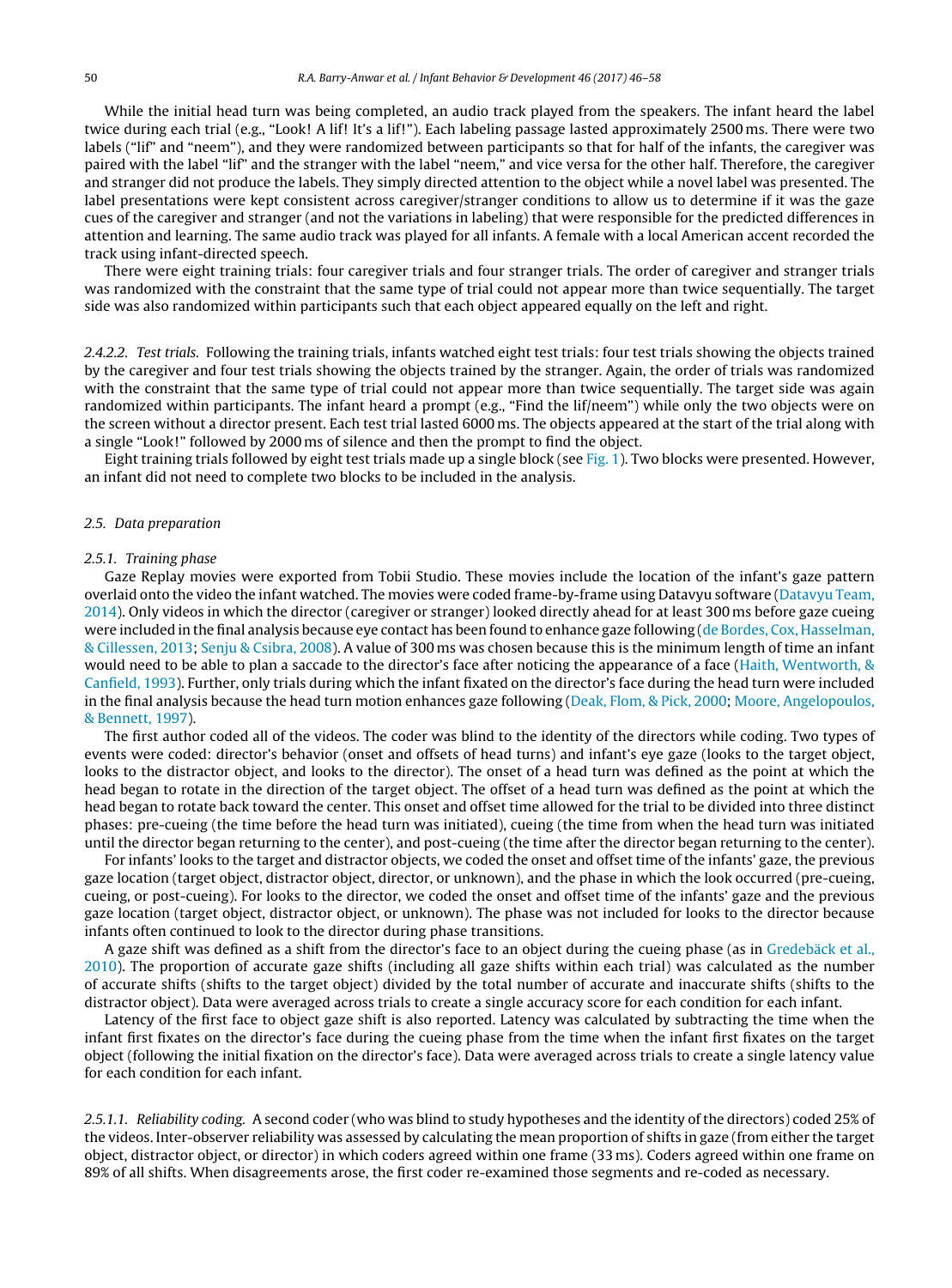

**Fig. 2.** Average looking time to each AOI during the training phase for each condition. Error bars represent Standard Errors.

#### 2.5.2. Test phase

We only included trials in which the infant was fixating on an object at the label onset, consistent with studies using similar test trials (e.g., [Fernald,](#page-11-0) [Perfors,](#page-11-0) [&](#page-11-0) [Marchman,](#page-11-0) [2006;](#page-11-0) [Fernald,](#page-11-0) [Pinto,](#page-11-0) [Swingley,](#page-11-0) [Weinberg,](#page-11-0) [&](#page-11-0) [McRoberts,](#page-11-0) [1998\).](#page-11-0) Infants provided an average of 5.71 ( $SE = 0.26$ ) valid trials in the caregiver condition and an average of 5.33 ( $SE = 0.27$ ) valid trials in the stranger condition. A paired samples t-test revealed that these were not significantly different,  $t(48) = 1.76$ ,  $p = 0.09$ ,  $d = 0.21$ . Accuracy of looking was calculated by dividing the time spent looking at the target object divided by the time spent looking at both the target and distractor objects over the window of 300–1800 ms *after* the onset of the target label. The analysis window began 300 ms after the onset of the label because shifts occurring before this time likely originated prior to the onset of the label ([Haith](#page-11-0) et [al.,](#page-11-0) [1993\).](#page-11-0) An analysis window of 300–1800 ms has been used in prior studies using similar age groups (e.g., [Fernald](#page-11-0) et [al.,](#page-11-0) [2006;](#page-11-0) [Fernald,](#page-11-0) [Zangl,](#page-11-0) [Portillo,](#page-11-0) [&](#page-11-0) [Marchman,](#page-11-0) [2008\).](#page-11-0) Data were averaged across trials for each infant to create a single accuracy score for each condition in each block.

## **3. Results**

Because we did not have specific hypotheses regarding infant age, this variable was used as a covariate in each omnibus analysis of covariance (ANCOVA). It was necessary to mean-center age, as this prevents the between-subjects covariate from altering within-subjects main effects [\(Delaney](#page-11-0) [&](#page-11-0) [Maxwell,](#page-11-0) [1981\).](#page-11-0) We also did not have specific hypotheses regarding the gender of the caregiver/stranger pair, but because the number of females and males serving as cues was unequal, this variable was included in each omnibus ANCOVA.

#### 3.1. Training phase

The effect of familiarity on infants' gaze following behavior was examined by analyzing looking time, gaze shift accuracy, and latency to fixate on the target object during the training phase. The analytical design included condition (caregiver or stranger) as a within-subjects factor, gender of the caregiver and stranger pair (male or female) as a between-subjects factor, and mean-centered age as a covariate.

# 3.1.1. Looking time

We used a repeated measures ANCOVA to analyze looking time to the director, target object, and distractor object during the cueing phase to determine if the identity of the director affects how infants allocate their visual attention during the training phase, while controlling for age. Average looking time (in milliseconds) was entered into the ANCOVA with one additional within-subjects factor: Area of Interest (AOI; director, target, or distractor object). The degrees of freedom were corrected using the Huynh-Feldt correction because the assumption of sphericity was violated. The analysis revealed a significant main effect of AOI, F(1.10, 50.77)=263.57, p<0.001,  $\eta_p^2$ =0.85. Post hoc comparisons applying Bonferonni correction revealed that infants looked to the director ( $M = 3238.14$  ms,  $SE = 101.56$ ) significantly longer than they looked to the target object ( $M = 222.66$  ms,  $SE = 25.61$ ,  $p < 0.001$ ) or the distractor object ( $M = 197.76$  ms,  $SE = 25.23$ ,  $p < 0.001$ ). However, infants looked to the target and distractor objects for a similar length of time ( $p = 0.85$ , see Fig. 2). There was a significant effect of age, F(1,46)=5.29, p=0.03,  $\eta_p^2$ =0.10, such that the average time spent looking to the screen increased with age. There was also a significant AOI by age interaction, F(1.10, 50.77)=4.87, p=0.03,  $\eta_p^2$ =0.10, such that time spent looking at the face increased with age,  $r(49) = 0.31$ ,  $p = 0.03$ . Age was not significantly correlated with time spent looking at the target object,  $r(49) = -0.29$ ,  $p = 0.05$ , or distractor object,  $r(49) = -0.10$ ,  $p = 0.48$ . There was no significant main effect of condition or gender of the caregiver/stranger pair, no significant interactions of condition by AOI, AOI by gender of caregiver/stranger pair, condition by gender of caregiver/stranger pair, or AOI by condition by gender of caregiver/stranger pair, all  $Fs < 1$ .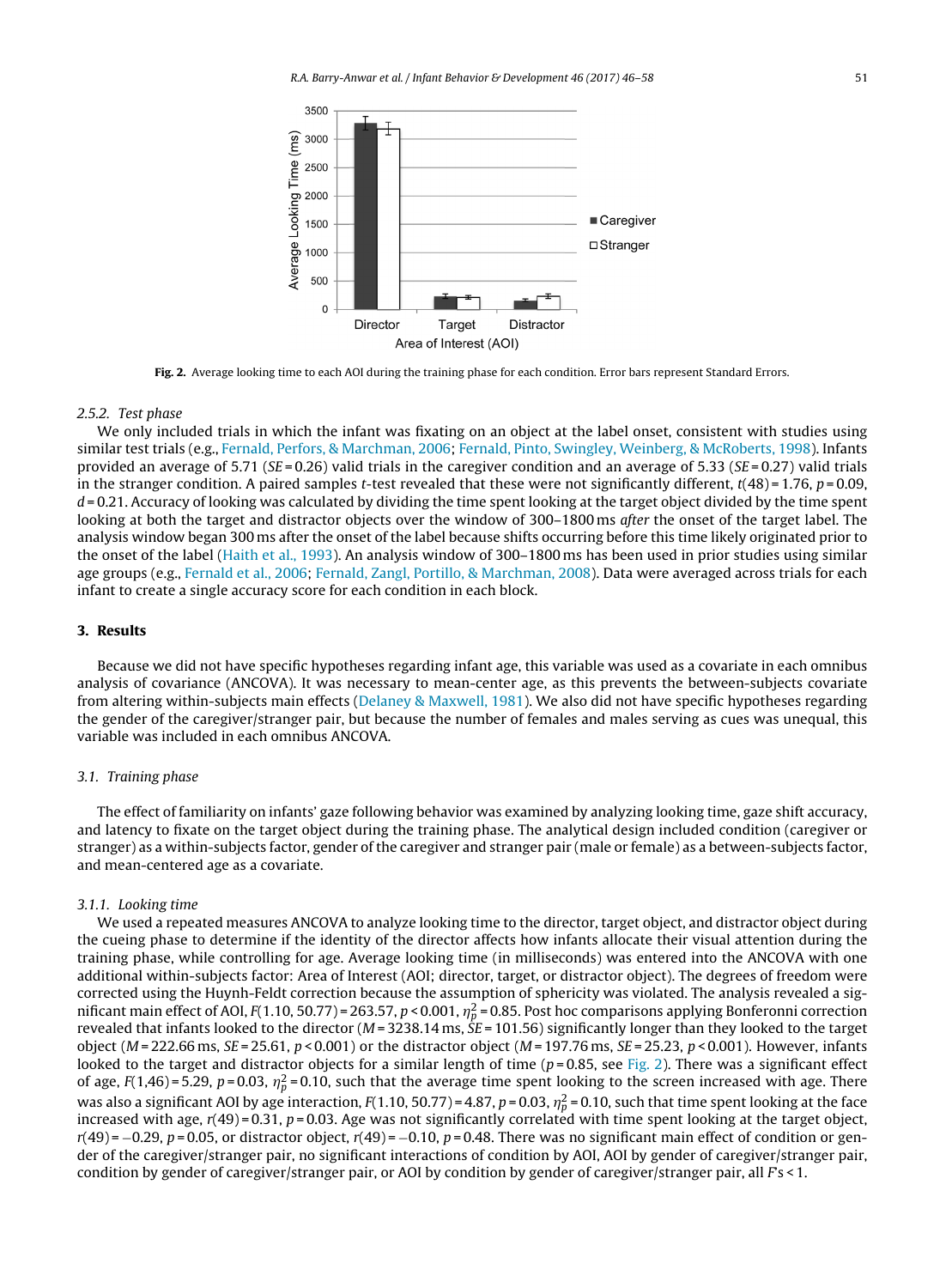<span id="page-6-0"></span>

Fig. 3. Average gaze shift accuracy score during the training phase for all infants. The proportion of accurate gaze shifts (including all gaze shifts within each trial) was calculated as the number of accurate shifts (shifts to the target object) divided by the total number of accurate and inaccurate shifts (shifts to the distractor object).

## 3.1.2. Gaze shifts

By coding individual gaze shifts as accurate (i.e., to the cued target) or inaccurate, we can better characterize the manner in which the infants used the cues to direct their attention. Each infant saw at least 8 trials, and infants had approximately five seconds to shift gaze within a trial. There were 8 infants who showed no gaze following in one or both conditions (5 in the caregiver condition only; 1 in the stranger condition only; 2 in both conditions).

If an infant never shifted her gaze from the director to one of the objects, that infant's data were not removed from the current analysis. Instead, that infant received an accuracy score of 0. Seven infants never shifted their gaze from their caregivers' face to an object. Only three infants never shifted their gaze from the stranger's face to an object, and two of these infants were a subset of the seven who never shifted from their caregivers' face. Therefore, a total of eight infants received a score of 0 for never shifting from one or both directors. Accuracy of gaze shifts was used as the dependent variable in the repeated measures ANCOVA. The analysis revealed no significant effect of condition, gender of the caregiver/stranger pair, or age, all  $Fs < 1$ .

Next, we compared the accuracy of gaze shifts against chance (where a chance score would be 0.50 indicating equal number of shifts to the target and distractor objects) for both conditions separately to determine if infants were reliably following the cuer's gaze to the target object (see Fig. 3 for the distribution of accuracy scores in each condition). Infants did not show above-chance gaze following in the caregiver condition  $(M=0.53, SE=0.05; t(48)=0.58, p=0.57, d=0.08)$  or the stranger condition ( $M = 0.57$ ,  $SE = 0.05$ ;  $t(48) = 1.51$ ,  $p = 0.14$ ,  $d = 0.21$ ). It should be noted, however, that if you remove the eight infants who did not shift from their caregiver or the stranger at all, the remaining infants showed reliable shifting responses to their caregivers  $(M = 0.61, SE = 0.05; t(40) = 2.36, p = 0.02, d = 0.37)$  and strangers  $(M = 0.62, SE = 0.05; t(40) = 2.45,$  $p = 0.02$ ,  $d = 0.38$ ). The result of the repeated measures ANCOVA, however, remained the same (all  $Fs < 1$ ) with those infants removed.

Finally, we examined the correlations between infants' gaze shift accuracy scores from the caregiver and those from the stranger to determine if gaze following ability was a characteristic of individual infants, regardless of familiarity of the director. The accuracy scores were not correlated,  $r(47) = 0.08$ ,  $p = 0.58$  (see [Fig.](#page-7-0) 4).

#### 3.1.3. Latency

To examine the effect offamiliarity on how quickly infants shift attention from the director to the target object, we entered latency to fixate on the target object into a repeated-measures ANCOVA. The analysis revealed no significant main effect of condition when controlling for infant age,  $F$  < 1. The latency during caregiver trials ( $M$  = 2652.03 ms,  $SE$  = 154.10) was similar to the latency for stranger trials ( $M = 2425.62$  ms,  $SE = 169.94$ ). There was also no significant effect of age,  $F(1,38) = 4.16$ ,  $p = 0.05$ ,  $\eta_p^2$ =0.10, gender of caregiver/stranger pair, F(1,38)=4.19, p=0.05,  $\eta_p^2$ =0.10, or condition by gender of caregiver/stranger pair interaction,  $F < 1$ .

#### 3.1.4. Summary

No significant condition effects were evident across the analyses. Infants' looking times were similar in both conditions. There were no differences in accuracy of gaze shift scores and no differences in latency to fixate on the target object. Moreover, gaze shift accuracy scores were not correlated between conditions.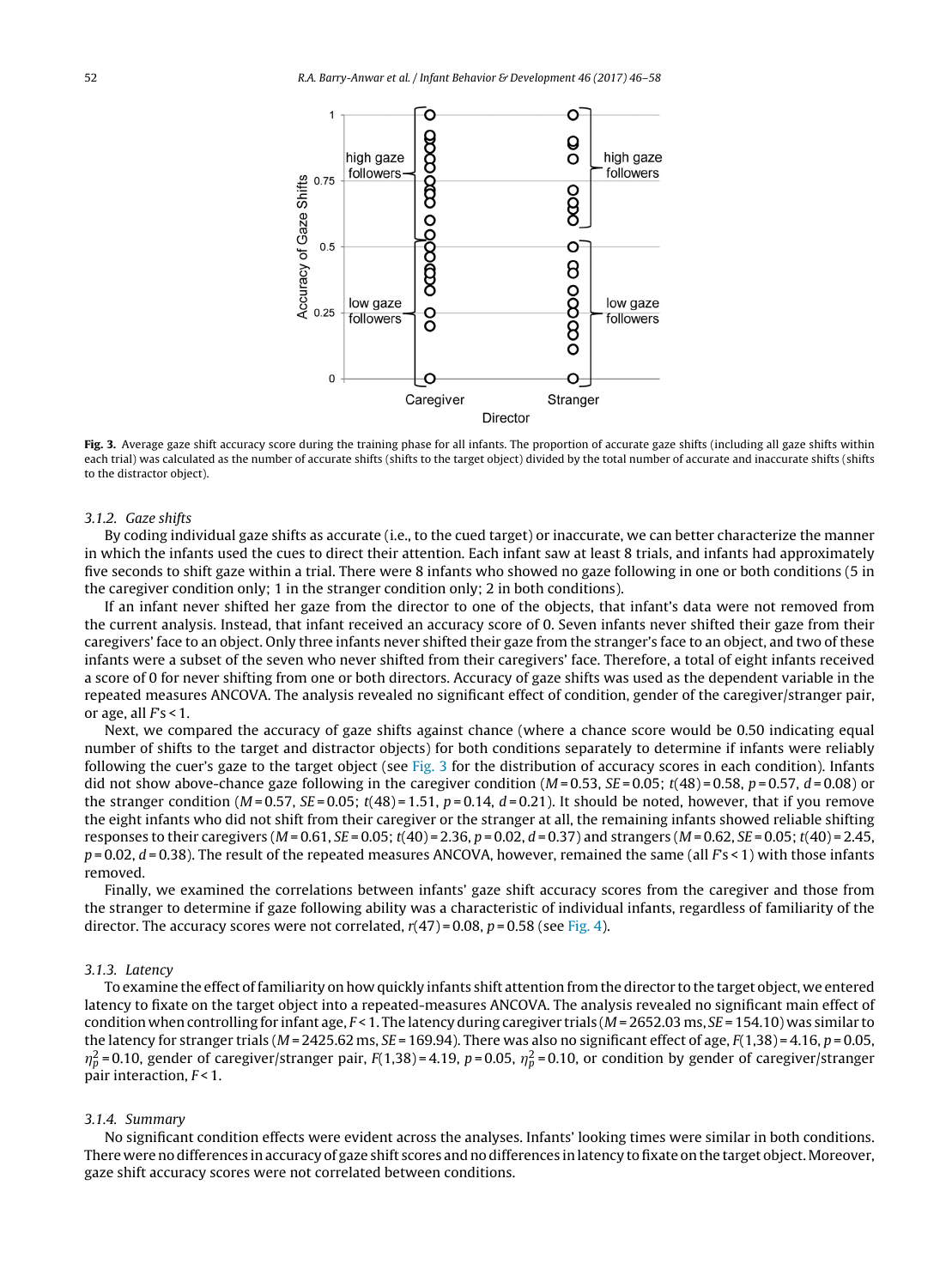<span id="page-7-0"></span>

**Fig. 4.** Scatterplot of average gaze shift accuracy scores during the training phase in each condition.

| Table 1                                                             |  |
|---------------------------------------------------------------------|--|
| Accuracy scores during test phase for each block in each condition. |  |

| <b>Block</b> | Caregiver                | Stranger                 |
|--------------|--------------------------|--------------------------|
| ∼            | 0.54(0.03)<br>0.59(0.04) | 0.52(0.04)<br>0.52(0.05) |

Note. Data are reported as mean (standard error). The accuracy score was calculated by dividing the total amount of time spent looking at the target object by the total time spent looking at either the target or distractor objects during the analysis window. The table only includes infants that completed both blocks.

## 3.2. Test phase

The primary dependent variable in the test phase was the accuracy score. Thirty-seven infants completed two blocks of test trials, and twelve infants completed one block of trials. To determine whether we could combine the data from infants who completed one and two test blocks, we examined whether infants who completed two test blocks performed differently across blocks (see Table 1 for the accuracy scores during blocks 1 and 2). For infants who completed both blocks, we found no difference in performance between blocks 1 and 2 (caregiver condition:  $t(36) = -0.91$ ,  $p = 0.37$ ,  $d = 0.15$ ; stranger condition:  $t(36) = -0.18$ ,  $p = 0.91$ ,  $d = 0.02$ ). Therefore, the accuracy scores were averaged over the two blocks for the infants completing two blocks of trials. For the twelve infants who completed only one block of trials, the values for the single block were used.

A three-way ANCOVA was conducted on accuracy scores, with one within subjects factor: condition (caregiver or stranger), two between-subjects factors: number of blocks completed (one or two) and gender of the caregiver/stranger pair (male or female), and one covariate: mean-centered age. The analysis revealed a significant main effect of condition controlling for infant age, F(1,44)=6.50, p=0.01,  $\eta_p^2$ =0.13. Infants' proportion of looking to the target in the caregiver condition ( $M = 0.56$ ,  $SE = 0.03$ ) was significantly greater than their looking in the stranger condition ( $M = 0.49$ ,  $SE = 0.03$ ). There was no significant effect of number of blocks completed  $(F<1)$ , age  $(F<1)$ , or gender of the caregiver/stranger pair (F(1,44)=1.82, p=0.19,  $\eta_p^2$ =0.04). There were also no significant interactions of number of blocks completed by gender of the caregiver/stranger pair, F(1,44) = 1.05, p = 0.31,  $\eta_p^2$  = 0.02, condition by number of blocks, F<1, condition by gender of the caregiver/stranger pair, F(1,44) = 2.09, p = 0.16,  $\eta_p^2$  = 0.05, or condition by number of blocks by gender of the caregiver/stranger pair,  $F < 1$ .

Next, we compared the accuracy scores against chance (where chance equals 0.5 because of the presence of two objects on the screen). The proportion of looking to the target was significantly different from chance in the caregiver condition,  $t(48) = 2.51$ ,  $p = 0.02$ ,  $d = 0.36$ , but proportion of looking to the target did not significantly differ from chance in the stranger condition,  $t(48) = -0.43$ ,  $p = 0.67$ ,  $d = 0.06$ . Therefore, infants only showed a preference for the previously labeled object when their caregiver cued the target location.

Because we were particularly interested in how gaze following relates to learning, we examined the gaze data from the training phase and its relation to looking in the test phase in more detail. Based on the gaze shift accuracy scores from the training phase, we used a median split to categorize infants as high and low gaze followers for each director separately.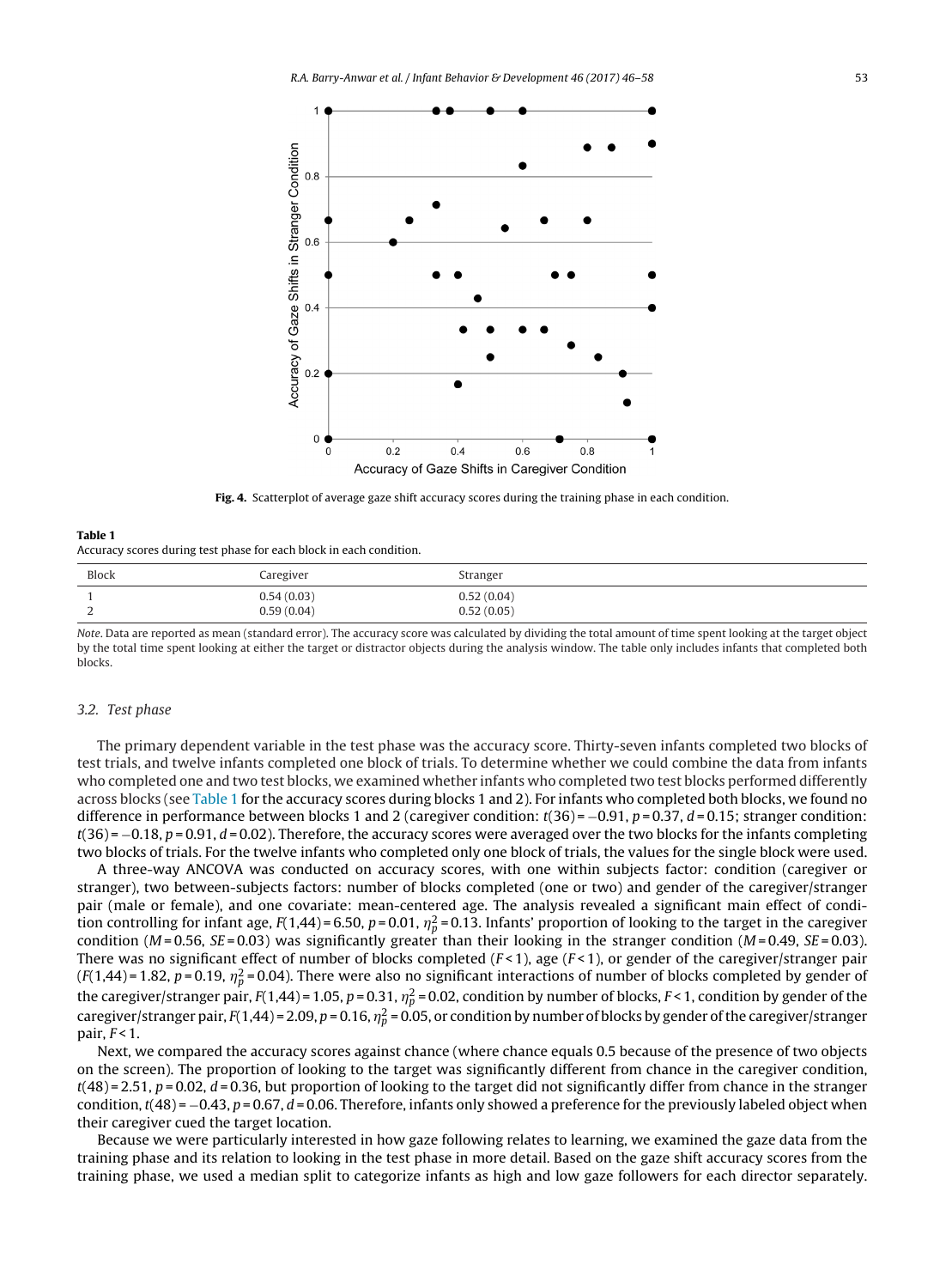#### **Table 2**

Accuracy scores during test phase for each gaze group in each condition.

| Window                              | Caregiver                |                          | Stranger                 |                          |
|-------------------------------------|--------------------------|--------------------------|--------------------------|--------------------------|
|                                     | Low                      | High                     | Low                      | High                     |
| Pre-Label Onset<br>Post-Label Onset | 0.47(0.03)<br>0.51(0.04) | 0.55(0.04)<br>0.62(0.03) | 0.45(0.03)<br>0.43(0.04) | 0.51(0.03)<br>0.54(0.04) |

Note. Data are reported as mean (standard error). The accuracy score was calculated by dividing the total amount of time spent looking at the target object by the total time spent looking at either the target or distractor objects during the analysis window. The pre-label onset window was 1800ms–300 ms before the onset of the label, and the post-label onset window was 300ms–1800 ms after the onset of the label.

Recall that infants' gaze shift scores across director conditions were not correlated. Because of this, infants could not simply be classified as high and low gaze followers overall. The classification was specific to the director.

#### 3.2.1. Caregiver condition

Based on the median split, the low gaze followers had gaze shift scores of 0.50 or less, and high gaze followers had accurate gaze shift scores of 0.54 or greater (see [Fig.](#page-6-0) 3). In other words, the best gaze follower in the low gaze following group followed her caregiver's gaze to the target object on 50% of her gaze shifts, and the worst gaze follower in the high gaze following group followed her caregiver's gaze to the target object on 54% of her gaze shifts. We performed an independent samples t-test to compare the proportion of looking to the target object after the label onset at test for the infants classified as high and low gaze followers based on their performance during the training phase. The proportion of looking to the target at test for high gaze followers ( $M = 0.62$ ,  $SE = 0.03$ ) was significantly greater than the proportion of looking to the target at test for low gaze followers ( $M = 0.51$ ,  $SE = 0.04$ ;  $t(47) = 2.36$ ,  $p = 0.02$ ,  $d = 0.65$ ), indicating that infants who were skilled at following their caregivers' gaze showed stronger looking at the target object at test than infants who were low gaze followers. Showing a significant preference for the target object after the onset of the label at test suggests that infants learned an association between the label and the target object. Low gaze followers' proportion of looking to the target object at test did not differ significantly from chance,  $t(23) = 0.15$ ,  $p = 0.89$ ,  $d = 0.03$ . However, high gaze followers' proportion of looking to the target object at test did differ significantly from chance,  $t(24) = 3.68$ ,  $p = 0.001$ ,  $d = 0.75$ . Therefore, in the caregiver test trials, the significant proportion of looking to the target found when the high and low gaze followers were collapsed appears to be driven by the high gaze followers. Infants only appeared to learn from their caregivers if they were also good at following their caregivers' gaze.

Because the distractor object was never looked at or labeled, we cannot conclude that label learning has occurred solely by examining the 300–1800 ms window after the label onset. Therefore, in order to ensure that the high gaze followers' performance during the window after the onset of the label at test was in response to the label, we also compared their proportion of looking to the target object during the same window prior to the label onset at test (−1800 to −300 ms) against chance. If the proportion of looking to the target object at test significantly differs from chance before hearing the label, then this would suggest that the infants' performance during the window after the onset of the label was reflecting a preference for the object to which their caregivers had looked during the training phase, rather than an association between the label and the object. The proportion of looking to the target object prior to the label onset at test did not significantly differ from chance,  $t(24) = 1.37$ ,  $p = 0.19$ ,  $d = 0.28$  (see Table 2 for the accuracy scores during the pre-label and post-label onset windows). Therefore, we can conclude that the significant proportion of looking to the target at test seen during the window after the onset of the label was tied to hearing the label for that object.

#### 3.2.2. Stranger condition

Based on the median split, the low gaze followers had accurate gaze shift scores of 0.50 or less, and high gaze followers had accurate gaze shift scores of 0.60 or greater (see [Fig.](#page-6-0) 3). We performed an independent samples t-test to compare the proportion of looking to the target object at test during the window after the onset of the label for the infants classified as high and low gaze followers based on their performance during the training phase. The proportion of looking to the target at test for high gaze followers ( $M = 0.54$ ,  $SE = 0.04$ ) was significantly greater than the proportion of looking to the target at test for low gaze followers ( $M = 0.43$ ,  $SE = 0.04$ ;  $t(47) = 2.03$ ,  $p = 0.048$ ,  $d = 0.59$ ). Low gaze followers' proportion of looking to the target object at test did not differ significantly from chance,  $t(23) = -1.89$ ,  $p = 0.07$ ,  $d = 0.39$ . High gaze followers' proportion of looking to the target object at test also did not differ significantly from chance,  $t(24) = 1.04$ ,  $p = 0.31$ ,  $d = 0.19$ . Therefore, infants who were better at following a stranger's gaze were more likely to look to the target object at test during the window after the onset of the label, but this increased gaze following did not result in significant learning when the director was unfamiliar to the infant.

# **4. Discussion**

The present research investigates how experience with a person affects how infants' use gaze cues to direct attention and learning. Specifically, we addressed two questions in this study. The first question asked: Do infants use familiar and unfamiliar faces differently to guide their attention when learning new words? The second question then asked: Are these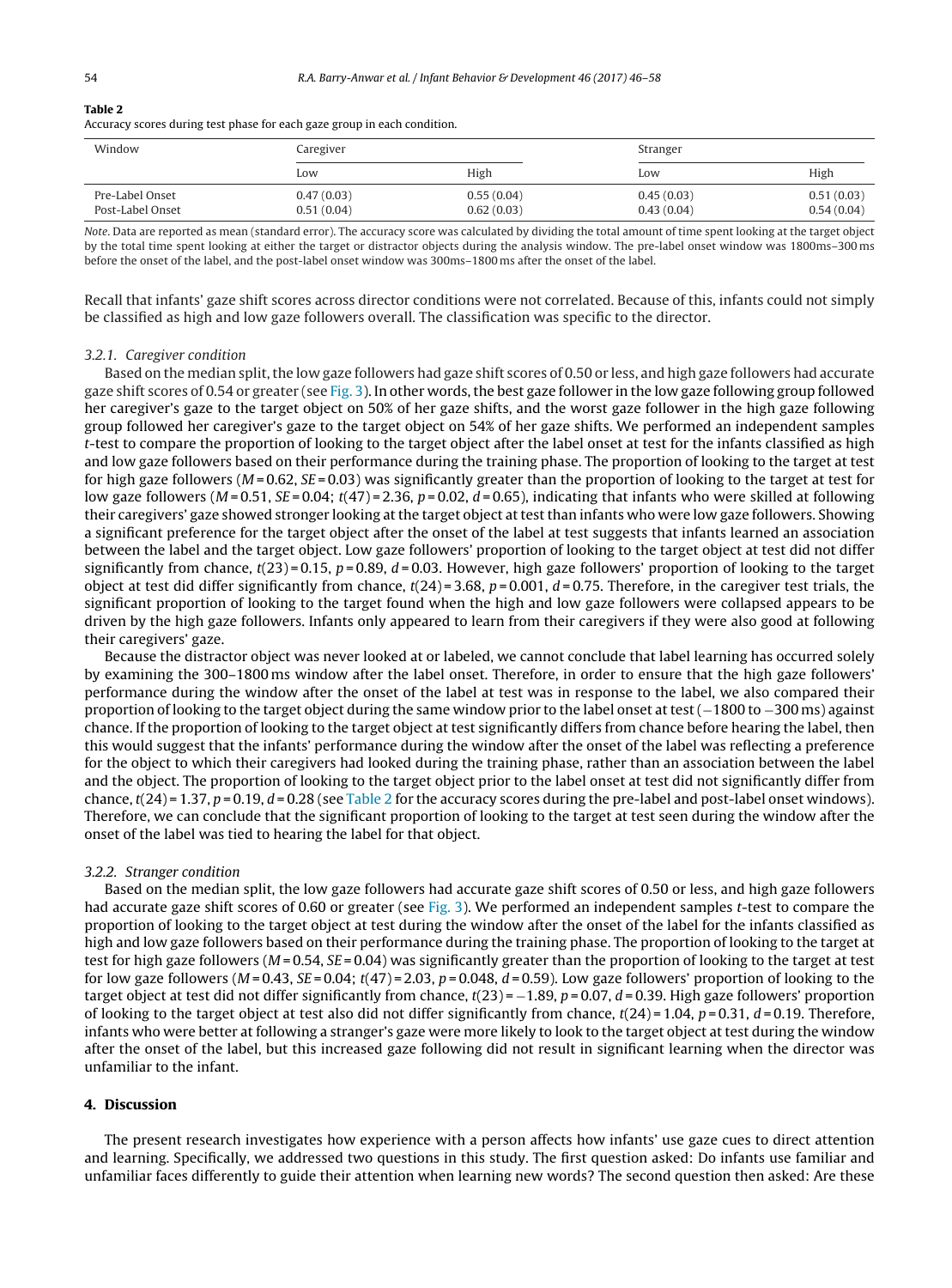infants more likely to learn a label when directed by a familiar agent than when directed by an unfamiliar agent? The results of this study suggest that although visual attention is not more strongly directed by a familiar than by an unfamiliar face, there is an advantage when using a familiar face to guide learning in 12–18-month-old infants. As a group, infants learned an association between object and label when the caregiver guided their attention, but failed to learn that association when a stranger guided their attention.

We predicted that infants would follow their caregiver's gaze more accurately and more quickly than a stranger's gaze. Contrary to our first hypothesis, no advantage of familiarity was apparent during the training phase; i.e., infants' allocation of visual attention did not differ based on the familiarity of the director during the training phase. During the training trials, infants looked to the face longer than to either the target or distractor object, and looking time to each area did not differ between conditions. There was also no difference in the accuracy of gaze shifts from the caregiver's face to the target object compared to shifts from the stranger's face to the object. Finally, there was no effect of familiarity on latency of gaze shifts from the director to the target object.

We also predicted that infants would be more likely to learn a label when taught by their caregiver than when taught by a stranger. The findings from the test phase are consistent with our second hypothesis. In the caregiver condition, during testing, infants reliably looked to the previously labeled object after hearing the label. Infants did not reliably look to the target object in the stranger condition. In addition, detailed analyses integrating the training and test phases revealed important differences based on gaze following accuracy during training. Accuracy of gaze following was not correlated for the caregiver and stranger trials; therefore, we examined the high and low gaze followers to each director separately. In the caregiver condition, high gaze followers showed a greater proportion of looking to the target object at test than low gaze followers. Infants who more accurately used their caregivers' faces to guide their attention toward the target object during training reliably looked at the target object after hearing its label. Learning was not apparent in the caregiver condition for infants who were less accurate in using their caregivers' faces to guide their attention during training. In the stranger condition, high gaze followers tended to show a greater proportion of looking to the target object at test than low gaze followers. However, neither group showed reliable evidence of learning (i.e., a significant proportion of looking to the target object).

In summary, the proportion of looking to the target object at test was related to the accuracy of gaze following during training, such that infants better at gaze following also exhibited a greater proportion of looking to the target object at test, regardless of condition. However, learning was only evidentin the high gaze followers in the caregiver condition. No learning was evident in the low gaze followers in the caregiver condition, the low gaze followers in the stranger condition, or the high gaze followers in the stranger condition.

Infants in the current study showed many similarities across conditions in their looking patterns during training: they looked at the stranger's and the caregiver's faces for an equivalent amount of time, looked at the objects for an equivalent amount of time, and shifted attention from the face to the objects as accurately and as quickly in each condition. However, infants only looked reliably at the target object during testing when they were initially cued by their caregiver, a person from whom they have prior experience learning. Our results suggest that being good at following the director's gaze provides infants with an advantage, and having prior experience with the director provides infants with an additional boost. Why mightthis occur, especially when the only difference is the visual identity ofthe director? According to the Directed Attention Model, infants can identify a familiar face more quickly than an unfamiliar face, and this rapid identification may allow them to use a familiar face more efficiently than an unfamiliar face ([Hoehl](#page-11-0) et [al.,](#page-11-0) [2009;](#page-11-0) [Reid](#page-11-0) [&](#page-11-0) [Striano,](#page-11-0) [2007\).](#page-11-0) The Directed Attention Model suggests that in order to gather and use social information an infant must: (1) detect a social agent based on biological features (e.g., eyes, motion); (2) identify the social agent based on individual characteristics of the face, for example; (3) detect the focus of the agent's attention in relation to oneself; (4) detect the focus of the agent's attention in relation to objects in the environment; and, (5) prepare a response. It is possible that the familiarity of the caregiver allowed for this second step of the Directed Attention Model to be completed faster when the director was the caregiver than when the director was a stranger. The advantage gained at the second step of this process may have subsequently sped up the remaining three steps. Although we failed to see an advantage in detecting the focus of the agent's attention when the agent was familiar, we did see an advantage in the later stage of preparing and providing a response (learning an association, in this case).

Demonstrating an advantage in learning from a familiar source raises the question of why we did not see an advantage of familiarity in gaze following. Looking time results often fail to find differences that are seen in ERP findings (e.g., [de](#page-11-0) [Haan](#page-11-0) [&](#page-11-0) [Nelson,](#page-11-0) [1997;](#page-11-0) [Wahl,](#page-12-0) [Michel,](#page-12-0) [Pauen,](#page-12-0) [&](#page-12-0) [Hoehl,](#page-12-0) [2012\).](#page-12-0) Therefore, it is possible that our measure was not sensitive enough to reflect the processing differences that were occurring during training. The enhanced processing could have occurred on a covert (rather than overt) level, and thus may not have been possible to capture these differences using eye tracking. Perhaps infants' covert attention was more heightened when their caregiver directed their attention than when a stranger did so. While the Directed Attention Model provides a potential framework for interpreting the results, the current findings could be evidence against the assumption that rapid identification of familiar faces allows infants to more easily follow gaze. It is possible that we failed to see a difference during gaze following because familiarity does not provide an advantage at this intermediate step. Future research using different methodologies, such as ERP, will help explore these possibilities.

Our findings from the training phase were inconsistent with those of [Gredebäck](#page-11-0) et [al.\(2010\).](#page-11-0) Infants in our study exhibited similar latencies when shifting from the caregiver's face and when shifting from the stranger's face. In contrast, Gredebäck et al. reported longer latencies for infants in the caregiver condition in comparison to infants in the stranger condition in 8-month-old infants. We also saw no effect of familiarity on accuracy of gaze following, whereas Gredebäck et al. found more gaze following in the 6-month-old infants in the stranger condition than the 6-month-old infants in the mother condition.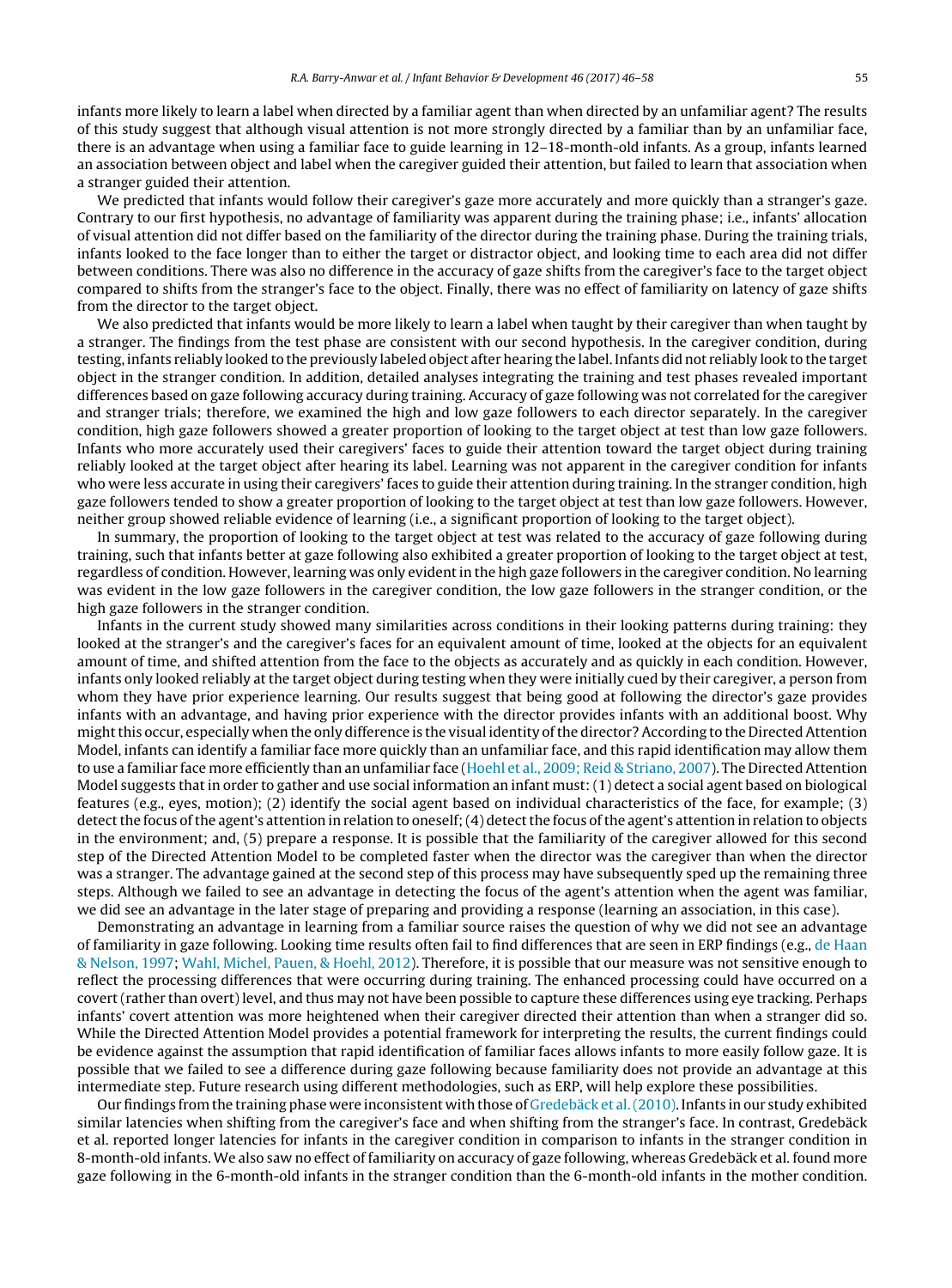However, it should be noted that gaze following was evident at 4, 6, and 8 months, butthe difference between conditions was only found at 6 months. What could account for the difference in these findings? First, the design used in Gredebäck et al.'s experiment was more naturalistic than the design of the current study. Because of this, the directors were able to use vocal cues to capture infants' attention throughout the experiment. In the current experiment, an audio track pre-recorded by a single actress was used for the entirety of the experiment. Thus, the only difference between the conditions in the current experiment was the visual familiarity of the faces directing attention. It is, therefore, possible that Gredebäck et al.'s results were driven by the novel attention-grabbing vocal cues of the stranger. Another important difference across experiments is the mode of presentation. We might find a different pattern of results using in-person training rather than video recorded training (as in language learning research by [Kuhl,](#page-12-0) [Tsao,](#page-12-0) [&](#page-12-0) [Liu,](#page-12-0) [2003\).](#page-12-0) In addition, the infants tested in the current study were older than the infants tested in Gredebäck et al.'s study, so conflicting results could also reflect developmental differences in how infants use familiar and unfamiliar people to guide their attention. Indeed, there is evidence of developmental differences in how infants and young children respond to images of familiar and unfamiliar faces. For example, although 6-month-olds devote more attention (measured by ERP) towards pictures of their caregiver compared to a stranger [\(de](#page-11-0) [Haan](#page-11-0) [&](#page-11-0) [Nelson,](#page-11-0) [1997\),](#page-11-0) 3–4-year-olds display the opposite pattern ([Dawson](#page-11-0) et [al.,](#page-11-0) [2002\).](#page-11-0) The current experiment could be reflecting a similar transition in development.

The results from the test phase of our experiment are, by contrast, consistent with the results of [Hoehl](#page-12-0) et [al.'s](#page-12-0) [\(2012\)](#page-12-0) research in which 4-month-old infants showed evidence of more thorough object processing when directed by their caregiver rather than a stranger. Although the infants in Hoehl et al.'s experiment were much younger than the infants tested in the current study, the design was somewhat similar. That is, the infants watched the experiment on a screen without the caregivers' vocal cues. The absence of the director's vocal cues forced the infants to rely on the visual differences in the directors only. In the absence of any additional social cues, an advantage in the caregiver condition was evident.

In the present experiment, a consistent voice was used to label objects in the stranger and the caregiver condition. This afforded careful control over the vocal characteristics ofthe labeling and allowed us to specifically examine the effects of gaze cueing during learning, separately from the effects of an individual's vocal cues. However, it does raise the possibility that infants responded to the mismatch between the familiar face and unfamiliar voice and this could have enhanced attention and learning. This explanation is unlikely, however, as we found no evidence of differences in looking time during caregiver versus stranger training trials.

The goal of this study was not to investigate whether children could follow gaze on a screen and learn words; nor was it only investigating whether children could learn from their mother and a stranger, as evidence for both already exists in the literature. The current procedure intentionally combined multiple processing challenges for the infants (i.e., two labelers each teaching a novel word in the same block oftrials)in order to specifically investigate what cue the infants would prioritize when overloaded in the context of this much cognitive demand.

In the current study, accuracy of gaze following was not correlated when infants followed the gaze of their caregivers or of strangers, suggesting that gaze following ability was not a stable characteristic of individual infants, but rather varied across contexts. This was a surprising finding, as it suggests that infants may not simply be "good" or "bad" gaze followers. Future studies will need to examine how individual infants follow the gaze of different cuers under different conditions in more detail to better unpack this.

Another important finding from this study arose from examining performance during training in relation to performance at test. Not only do our results support the idea that a familiar cue enhances learning compared to an unfamiliar cue, they also highlight the importance of an infant's ability to take advantage of a cue. Regardless of the condition, if an infant was better able to use the director to guide her attention to the target object during training, that infant was more likely to look to the target object at test. This provides direct evidence that infants' ability to use a gaze cue during training relates to their ability to display learning of the information that was cued. One consideration to make when interpreting this finding is that we specifically tested 12–18-month-old infants so that we could test the relation between gaze following and word learning because previous studies demonstrated a link between gaze following ability and vocabulary ([Brooks](#page-11-0) [&](#page-11-0) [Meltzoff,](#page-11-0) [2005;](#page-11-0) [Carpenter](#page-11-0) et [al.,](#page-11-0) [1998;](#page-11-0) [Morales](#page-11-0) et [al.,](#page-11-0) [2000\).](#page-11-0) Therefore, the results may not be generalizable to younger infants who are not rapidly learning labels or to domains outside of language.

The findings from this experiment suggest a number of directions for further research. In the present experiment, we used a paradigm that had high experimental control, but was not very naturalistic. By adding more naturalistic features (e.g., familiar voices with the familiar faces, gestural cues, contingent interaction), we will gain a better understanding of how infants learn from familiar and unfamiliar people in their natural environments.Adding these additional cues may strengthen the differences in processing between the caregiver and stranger conditions. In addition, future research should include more fathers as stimuli. Although not expected, it is possible that the effects reported here would differ if the caregivers used were primarily male. Another important avenue for future research is to examine how gaze following relates to learning using a larger sample size. The sample size of the gaze following groups ( $n = 24$  and  $n = 25$ ) in the current study was significantly reduced from the total sample size ( $n = 49$ ). Although a sample size of 25 per group is common in infant studies, extra caution should nonetheless be used when interpreting any null results from these analyses.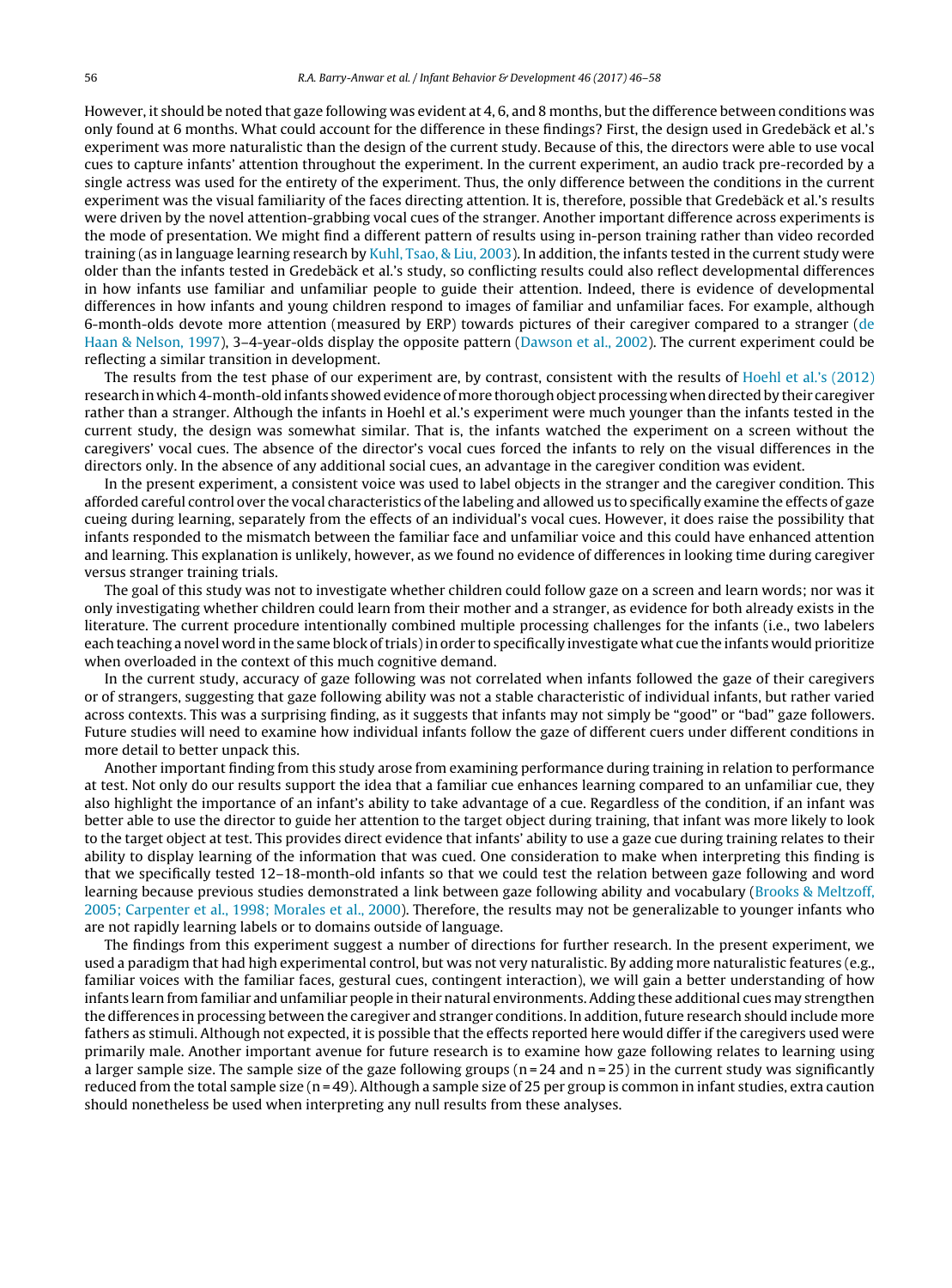## <span id="page-11-0"></span>4.1. Conclusion

In conclusion, we found that infants used familiar and unfamiliar faces similarly to guide their attention during training, but the same behavior during training resulted in differing performance at test. Learning was only evident in the caregiver condition and only in the infants who were most skilled at following their caregiver's gaze. The results of the current study suggest that both the familiarity of the cuer, and the infant's own ability to follow the gaze of the cuer, play important roles in the infant's learning in this task. This suggests that infants' social experiences interact with their individual abilities to facilitate the way that they learn from people. More broadly, our findings indicate one way that infants' experiences with their caregivers support learning. Input from a familiar person, and the ability to take advantage of that input, help to set the stage for rich learning opportunities starting from early in development.

## **Acknowledgments**

We thank Sohyun Ahn and Rebecca Shields for their help with testing and recruitment. We also thank Stefanie Hoehl for helpful discussion regarding the design. This material is based upon work supported by the National Science Foundation Graduate Research Fellowship Program under Grant No. 1148897 to Ryan A. Barry-Anwar. The authors declare that the research was conducted in the absence of any commercial or financial relationships that could be construed as a potential conflict of interest.

## **References**

- Baldwin, D. A., Markman, E. M., Bill, B. B., Desjardins, R. N., Irwin, J. M., & Tidball, G. (1996). Infants' reliance on a social criterion for establishing word-object relations. Child Development: 67., (6), 3135–3153. <http://doi.org/10.2307/1131771>
- Bannard, C., & Tomasello, M. (2012). Can we dissociate contingency learning from social learning in word acquisition by 24-month-olds? PUBLIC LIBRARY OF SCIENCE: 7., (11), e49881. <http://doi.org/10.1371/journal.pone.0049881>
- Barrera, M. E., & Maurer, D. (1981). Recognition of mother's photographed face infant by the three-month-Old. Child Development: 52., (2), 714–716. <http://doi.org/10.2307/1129196>
- Brooks, R., & Meltzoff, A. N. (2005). The development of gaze following and its relation to language. Developmental Science: 8., (6), 535–543. <http://doi.org/10.1111/j.1467-7687.2005.00445.x>
- Bushnell, I. W. R. (2001). Mother's face recognition in newborn infants: Learning and memory. Infant and Child Development: 10., (1–2), 67–74. <http://doi.org/10.1002/icd.248>
- Bushnell, I. W. R., Sai, F., & Mullin, J. T. (1989). Neonatal recognition of the mother's face. British Journal of Developmental Psychology: 7., 3–15. <http://doi.org/10.1111/j.2044-835x.1989.tb00784.x>
- Butterworth, G., & Jarrett, N. (1991). What minds have in common is space: Spatial mechanisms serving joint visual attention in infancy. British Journal of Developmental Psychology: 9., (1), 55-72. <http://doi.org/10.1111/j.2044-835X.1991.tb00862.x>
- Carpenter, M., Nagell, K., Tomasello, M., Butterworth, G., & Moore, C. (1998). Social cognition, joint attention, and communicative competence from 9 to 15 months of age. Monographs of the Society for Research in Child Development: 63., (4) <http://doi.org/10.2307/1166214>
- Datavyu Team (2014) Datavyu: A Video Coding Tool. Databrary Project, New York University. URL <http://datavyu.org>. Dawson, G., Carver, L., Meltzoff, A. N., Panagiotides, H., McPartland, J., & Webb, S. J. (2002). Neural correlates of face and object recognition in young children with autism spectrum disorder, developmental delay, and typical development. Child Development: 73., (3), 700–717. <http://doi.org/10.1111/1467-8624.00433>
- D'Entremont, B. D. (2000). A perceptual-attentional explanation of gaze following in 3- and 6-month-olds. Developmental Science: 3., (3), 302–311. <http://doi.org/10.1111/1467-7687.00124>
- D'Entremont, B. D., Hains, S. M. J., & Muir, D. W. (1997). A demonstration of gaze following in 3- to 6-month-olds. Infant Behavior & Development: 20., (4), 569–572. [http://doi.org/10.1016/s0163-6383\(97\)90048-5](http://doi.org/10.1016/s0163-6383(97)90048-5)
- de Bordes, P. F., Cox, R. F. A., Hasselman, F., & Cillessen, A. H. N. (2013). Toddlers' gaze following through attention modulation: Intention is in the eye of the beholder. Journal of Experimental Child Psychology: 116., (2), 443–452. <http://doi.org/10.1016/j.jecp.2012.09.008>
- de Haan, M., & Nelson, C. A. (1997). Recognition of the mother's face by six-month-old infants: A neurobehavioral study. Child Development: 68., (2), 187–210. <http://doi.org/10.2307/1131845>
- Deak, G. O., Flom, R. A., & Pick, A. D. (2000). Effects of gesture and target on 12- and 18-month-olds' joint visual attention to objects in front of or behind them. Developmental Psychology: 36., (4), 511-523. <http://doi.org/10.1037/fflOI>
- Delaney, H. D., & Maxwell, S. E. (1981). On using analysis of covariance in repeated measures designs. Multivariate Behavioral Research: 16., (1), 105–123. [http://doi.org/10.1207/s15327906mbr1601](http://doi.org/10.1207/s15327906mbr1601_6) 6
- (2012). [E-Prime](http://refhub.elsevier.com/S0163-6383(16)30122-9/sbref0085) [2.0](http://refhub.elsevier.com/S0163-6383(16)30122-9/sbref0085). [Pittsburgh,](http://refhub.elsevier.com/S0163-6383(16)30122-9/sbref0085) [PA:](http://refhub.elsevier.com/S0163-6383(16)30122-9/sbref0085) [Psychology](http://refhub.elsevier.com/S0163-6383(16)30122-9/sbref0085) [Software](http://refhub.elsevier.com/S0163-6383(16)30122-9/sbref0085) [Tools,](http://refhub.elsevier.com/S0163-6383(16)30122-9/sbref0085) [Inc.](http://refhub.elsevier.com/S0163-6383(16)30122-9/sbref0085)
- Farroni, T., Massaccesi, S., & Johnson, M. H. (2004). Gaze following in newborns. Infancy: 5., (1), 39–60. [http://doi.org/10.1207/s15327078in0501](http://doi.org/10.1207/s15327078in0501_2) 2 Fernald, A., Pinto, J. P., Swingley, D., Weinberg, A., & McRoberts, G. W. (1998). Rapid gains in speed of verbal processing by infants in the 2nd year.
	- Psychological Science: 9., (3), 228–231. <http://doi.org/10.1111/1467-9280.00044>
- Fernald, A., Perfors, A., & Marchman, V. A. (2006). Picking up speed in understanding: Speech processing efficiency and vocabulary growth across the 2nd year. Developmental Psychology: 42., (1), 98–116. <http://doi.org/10.1037/0012-1649.42.1.98>
- Fernald, A., Zangl, R., Portillo, A. L., & Marchman, V. A. (2008). [Looking](http://refhub.elsevier.com/S0163-6383(16)30122-9/sbref0105) [while](http://refhub.elsevier.com/S0163-6383(16)30122-9/sbref0105) [listening:](http://refhub.elsevier.com/S0163-6383(16)30122-9/sbref0105) [Using](http://refhub.elsevier.com/S0163-6383(16)30122-9/sbref0105) [eye](http://refhub.elsevier.com/S0163-6383(16)30122-9/sbref0105) [movements](http://refhub.elsevier.com/S0163-6383(16)30122-9/sbref0105) [to](http://refhub.elsevier.com/S0163-6383(16)30122-9/sbref0105) [monitor](http://refhub.elsevier.com/S0163-6383(16)30122-9/sbref0105) [spoken](http://refhub.elsevier.com/S0163-6383(16)30122-9/sbref0105) [language](http://refhub.elsevier.com/S0163-6383(16)30122-9/sbref0105) [comprehension](http://refhub.elsevier.com/S0163-6383(16)30122-9/sbref0105) [by](http://refhub.elsevier.com/S0163-6383(16)30122-9/sbref0105) [infants](http://refhub.elsevier.com/S0163-6383(16)30122-9/sbref0105) [and](http://refhub.elsevier.com/S0163-6383(16)30122-9/sbref0105) [young](http://refhub.elsevier.com/S0163-6383(16)30122-9/sbref0105) [children.](http://refhub.elsevier.com/S0163-6383(16)30122-9/sbref0105) [In](http://refhub.elsevier.com/S0163-6383(16)30122-9/sbref0105) [I.](http://refhub.elsevier.com/S0163-6383(16)30122-9/sbref0105) [A.](http://refhub.elsevier.com/S0163-6383(16)30122-9/sbref0105) [Sekerina,](http://refhub.elsevier.com/S0163-6383(16)30122-9/sbref0105) [E.](http://refhub.elsevier.com/S0163-6383(16)30122-9/sbref0105) [M.](http://refhub.elsevier.com/S0163-6383(16)30122-9/sbref0105) [Fernandez,](http://refhub.elsevier.com/S0163-6383(16)30122-9/sbref0105) [&](http://refhub.elsevier.com/S0163-6383(16)30122-9/sbref0105) [H.](http://refhub.elsevier.com/S0163-6383(16)30122-9/sbref0105) [Clahsen](http://refhub.elsevier.com/S0163-6383(16)30122-9/sbref0105) [\(Eds.\),](http://refhub.elsevier.com/S0163-6383(16)30122-9/sbref0105) [Developmental](http://refhub.elsevier.com/S0163-6383(16)30122-9/sbref0105) [Psycholinguistics:](http://refhub.elsevier.com/S0163-6383(16)30122-9/sbref0105) [On-line](http://refhub.elsevier.com/S0163-6383(16)30122-9/sbref0105) [methods](http://refhub.elsevier.com/S0163-6383(16)30122-9/sbref0105) [in](http://refhub.elsevier.com/S0163-6383(16)30122-9/sbref0105) [children's](http://refhub.elsevier.com/S0163-6383(16)30122-9/sbref0105) [language](http://refhub.elsevier.com/S0163-6383(16)30122-9/sbref0105) [processing](http://refhub.elsevier.com/S0163-6383(16)30122-9/sbref0105) [\(pp.](http://refhub.elsevier.com/S0163-6383(16)30122-9/sbref0105) [97](http://refhub.elsevier.com/S0163-6383(16)30122-9/sbref0105)–[135\).](http://refhub.elsevier.com/S0163-6383(16)30122-9/sbref0105) [John](http://refhub.elsevier.com/S0163-6383(16)30122-9/sbref0105) [Benjamins.](http://refhub.elsevier.com/S0163-6383(16)30122-9/sbref0105)
- Field, T. M., Cohen, D., Garcia, R., & Greenberg, R. (1984). Mother-stranger face discrimination by the newborn. Infant Behavior and Development: 7., (1), 19–25. [http://doi.org/10.1016/S0163-6383\(84\)80019-3](http://doi.org/10.1016/S0163-6383(84)80019-3)

Goren, C., Sarty, M., & Wu, P. Y. K. (1975). [Visual](http://refhub.elsevier.com/S0163-6383(16)30122-9/sbref0115) [following](http://refhub.elsevier.com/S0163-6383(16)30122-9/sbref0115) [and](http://refhub.elsevier.com/S0163-6383(16)30122-9/sbref0115) [pattern](http://refhub.elsevier.com/S0163-6383(16)30122-9/sbref0115) [discrimination](http://refhub.elsevier.com/S0163-6383(16)30122-9/sbref0115) [of](http://refhub.elsevier.com/S0163-6383(16)30122-9/sbref0115) [face-like](http://refhub.elsevier.com/S0163-6383(16)30122-9/sbref0115) [stimuli](http://refhub.elsevier.com/S0163-6383(16)30122-9/sbref0115) [by](http://refhub.elsevier.com/S0163-6383(16)30122-9/sbref0115) [newborn](http://refhub.elsevier.com/S0163-6383(16)30122-9/sbref0115) [infants.](http://refhub.elsevier.com/S0163-6383(16)30122-9/sbref0115) [Pediatrics:](http://refhub.elsevier.com/S0163-6383(16)30122-9/sbref0115) [56.](http://refhub.elsevier.com/S0163-6383(16)30122-9/sbref0115)[,](http://refhub.elsevier.com/S0163-6383(16)30122-9/sbref0115) [544–549.](http://refhub.elsevier.com/S0163-6383(16)30122-9/sbref0115) Gredebäck, G., Fikke, L., & Melinder, A. (2010). The development of joint visual attention: A longitudinal study of gaze following during interactions with mothers and strangers. Developmental Science: 13., (6), 839–848. <http://doi.org/10.1111/j.1467-7687.2009.00945.x>

- Haith, M. M., Wentworth, N., & Canfield, R. L. (1993). [The](http://refhub.elsevier.com/S0163-6383(16)30122-9/sbref0125) [formation](http://refhub.elsevier.com/S0163-6383(16)30122-9/sbref0125) [of](http://refhub.elsevier.com/S0163-6383(16)30122-9/sbref0125) [expectations](http://refhub.elsevier.com/S0163-6383(16)30122-9/sbref0125) [in](http://refhub.elsevier.com/S0163-6383(16)30122-9/sbref0125) [early](http://refhub.elsevier.com/S0163-6383(16)30122-9/sbref0125) [infancy.](http://refhub.elsevier.com/S0163-6383(16)30122-9/sbref0125) [Advances](http://refhub.elsevier.com/S0163-6383(16)30122-9/sbref0125) [in](http://refhub.elsevier.com/S0163-6383(16)30122-9/sbref0125) [Infancy](http://refhub.elsevier.com/S0163-6383(16)30122-9/sbref0125) [Research:](http://refhub.elsevier.com/S0163-6383(16)30122-9/sbref0125) [8.](http://refhub.elsevier.com/S0163-6383(16)30122-9/sbref0125)[,](http://refhub.elsevier.com/S0163-6383(16)30122-9/sbref0125) [251–297.](http://refhub.elsevier.com/S0163-6383(16)30122-9/sbref0125)
- Hirotani, M., Stets, M., Striano, T., & Friederici, A. D. (2009). Joint attention helps infants learn new words: Event-related potential evidence. Neuroreport: 20., (6), 600–605. <http://doi.org/10.1097/WNR.0b013e32832a0a7c>
- Hoehl, S., Reid, V. M., Parise, E., Handl, A., Palumbo, L., & Striano, T. (2009). Looking at eye gaze processing and its neural correlates in infancy-implications for social development and autism spectrum disorder. Child Development: 80., (4), 968–985. <http://doi.org/10.1111/j.1467-8624.2009.01311.x>